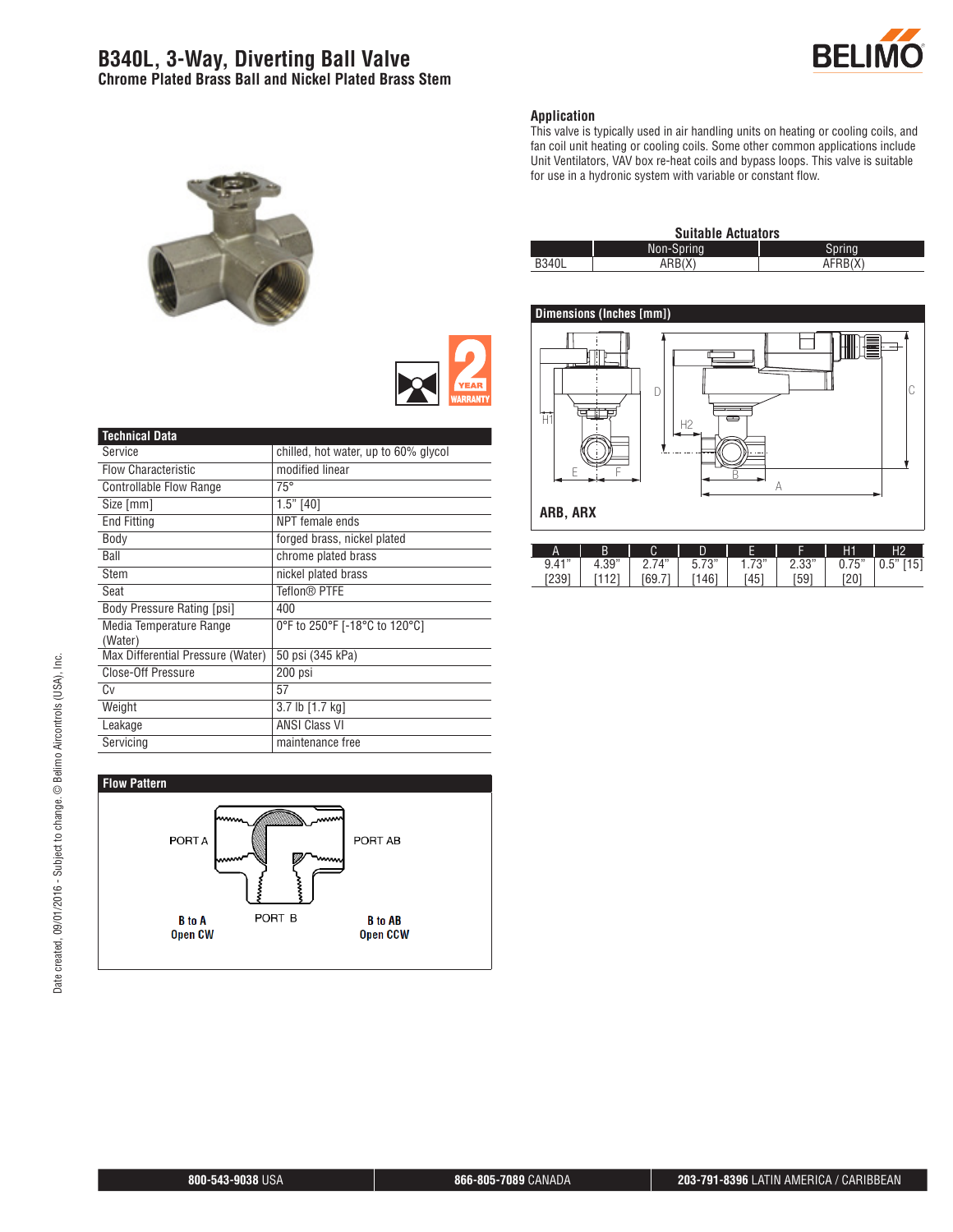

[274]

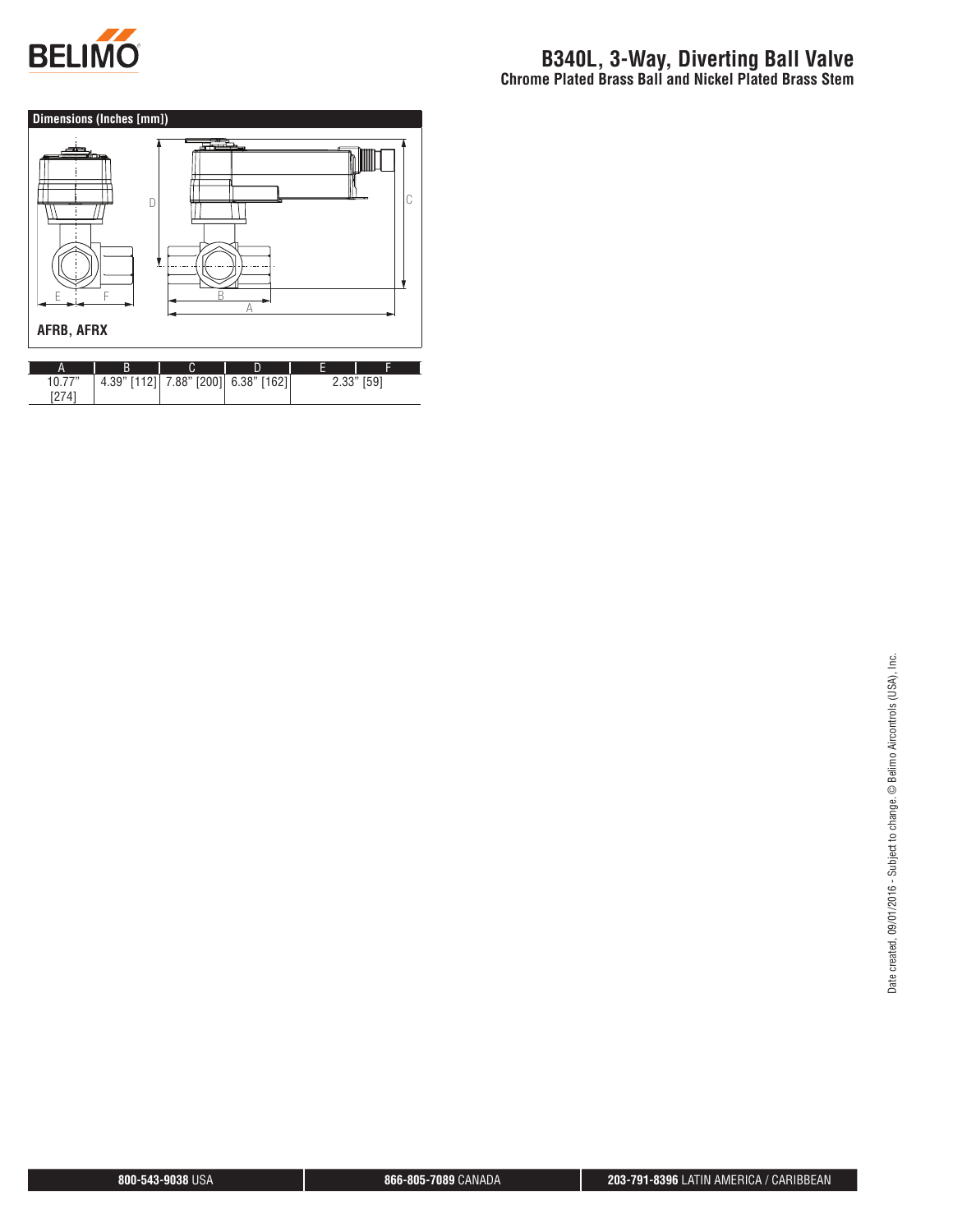



| <b>Technical Data</b>             |                                                                                                  |  |  |  |
|-----------------------------------|--------------------------------------------------------------------------------------------------|--|--|--|
| <b>Power Supply</b>               | 24240 VAC +10% / -20%, 50/60 Hz,                                                                 |  |  |  |
|                                   | 24125 VDC ±10%                                                                                   |  |  |  |
| <b>Power Consumption Running</b>  | 7 W                                                                                              |  |  |  |
| <b>Power Consumption Holding</b>  | 3.5W                                                                                             |  |  |  |
| <b>Transformer Sizing</b>         | 7 VA @ 24 VAC (class 2 power source), 8.5<br>VA @ 120 VAC, 18 VA @ 240 VAC                       |  |  |  |
| <b>Flectrical Connection</b>      | 3ft [1m], 18 GA appliance cable with 1/2"<br>conduit connector                                   |  |  |  |
| Overload Protection               | electronic throughout 0° to 95° rotation                                                         |  |  |  |
| Operating Range Y                 | on/off                                                                                           |  |  |  |
| Angle of Rotation                 | $90^\circ$                                                                                       |  |  |  |
| Direction of Rotation (Motor)     | reversible with CW/CCW mounting                                                                  |  |  |  |
| Direction of Rotation (Fail-Safe) | reversible with CW/CCW mounting                                                                  |  |  |  |
| Position Indication               | visual indicator, 0° to 95° (0° is full spring                                                   |  |  |  |
|                                   | return position)                                                                                 |  |  |  |
| Manual Override                   | 5 mm hex crank (3/16" Allen), supplied                                                           |  |  |  |
| Running Time (Motor)              | $<$ 75 sec                                                                                       |  |  |  |
| Running Time (Fail-Safe)          | $20$ sec                                                                                         |  |  |  |
| Ambient Temperature Range         | -22°F to 122°F [-30°C to 50°C]                                                                   |  |  |  |
| Storage Temperature Range         | -40°F to 176°F [-40°C to 80°C]                                                                   |  |  |  |
| Housing                           | NEMA 2, IP54, UL enclosure type 2                                                                |  |  |  |
| Agency Listingst                  | cULus acc. to UL60730-1A/-2-14, CAN/CSA<br>E60730-1:02, CE acc. to 2004/108/EC and<br>2006/95/EC |  |  |  |
| Noise Level (Motor)               | $<$ 45 dB $(A)$                                                                                  |  |  |  |
| Noise Level (Fail-Safe)           | $<$ 62 dB $(A)$                                                                                  |  |  |  |
| Servicina                         | maintenance free                                                                                 |  |  |  |
| <b>Quality Standard</b>           | ISO 9001                                                                                         |  |  |  |
|                                   |                                                                                                  |  |  |  |

†Rated Impulse Voltage 800V, Type of action 1.AA, Control Pollution Degree 3